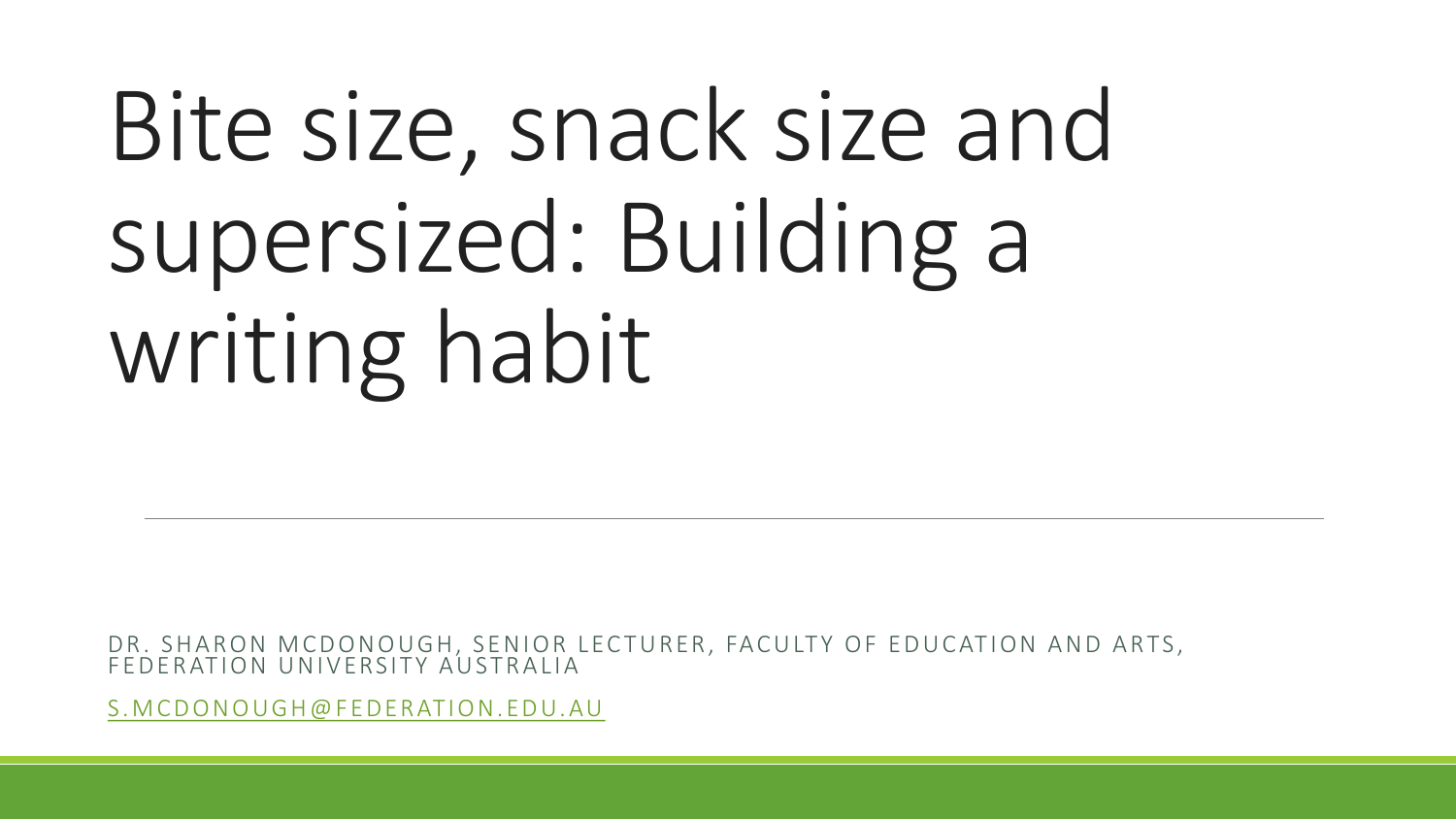Today's webinar

#### OUTCOMES

Strategies for developing a writing habit

Opportunity to engage in some bite size writing

Goals for your writing heading into the future

#### STRUCTURE OF WEBINAR

Part one - Getting to know yourself as a writer.

Part two – Strategies for making writing a habituated practice.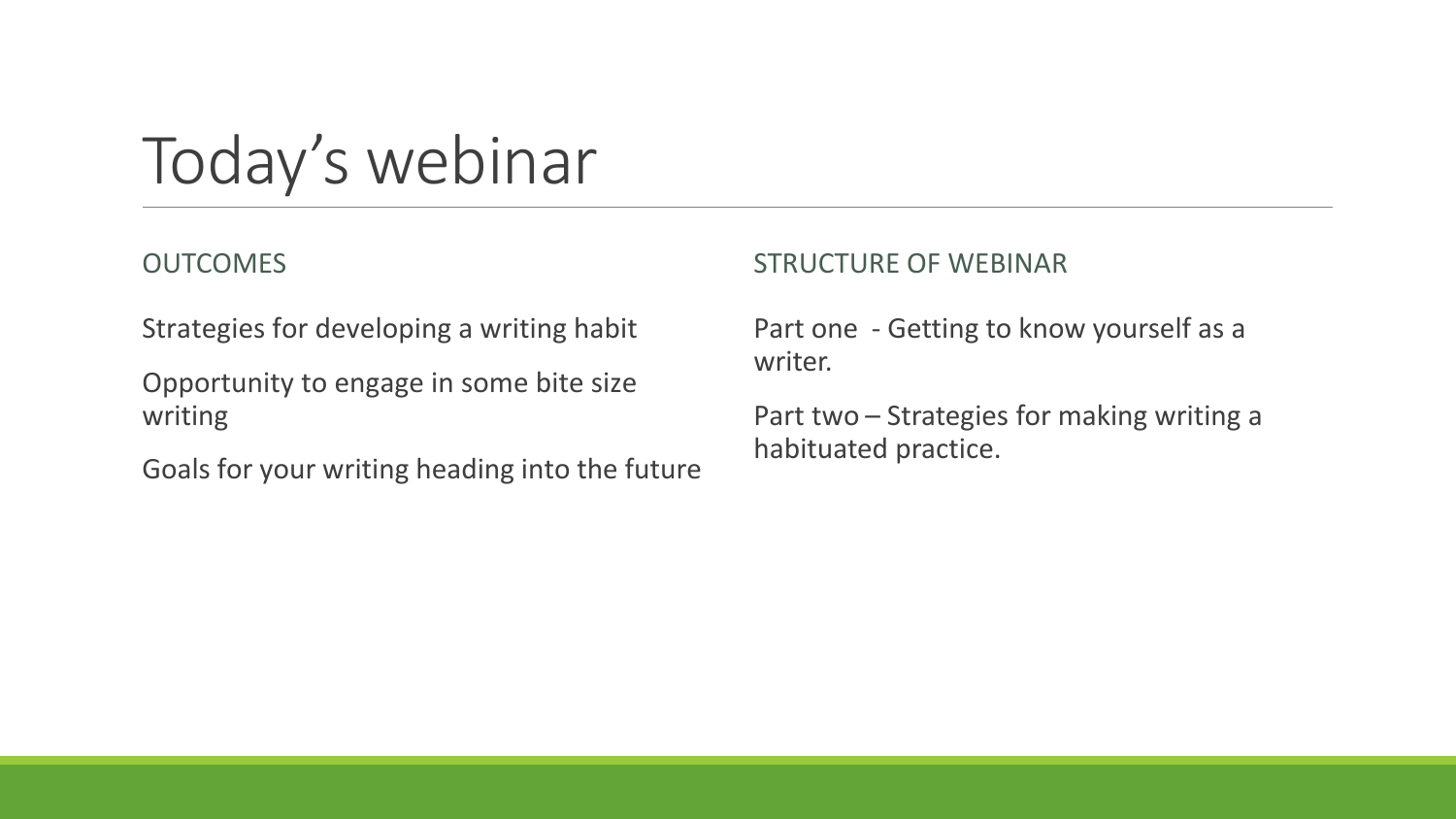## Getting to know yourself as a writer: The metaphor game

Courtesy of the Thesis Whisperer!

Imagine your writing practice as a car. What kind of car is it?

Does it go fast? Or is it slow but reliable and gets you there in the end?

Is it flashy? Or is it more substance than style?

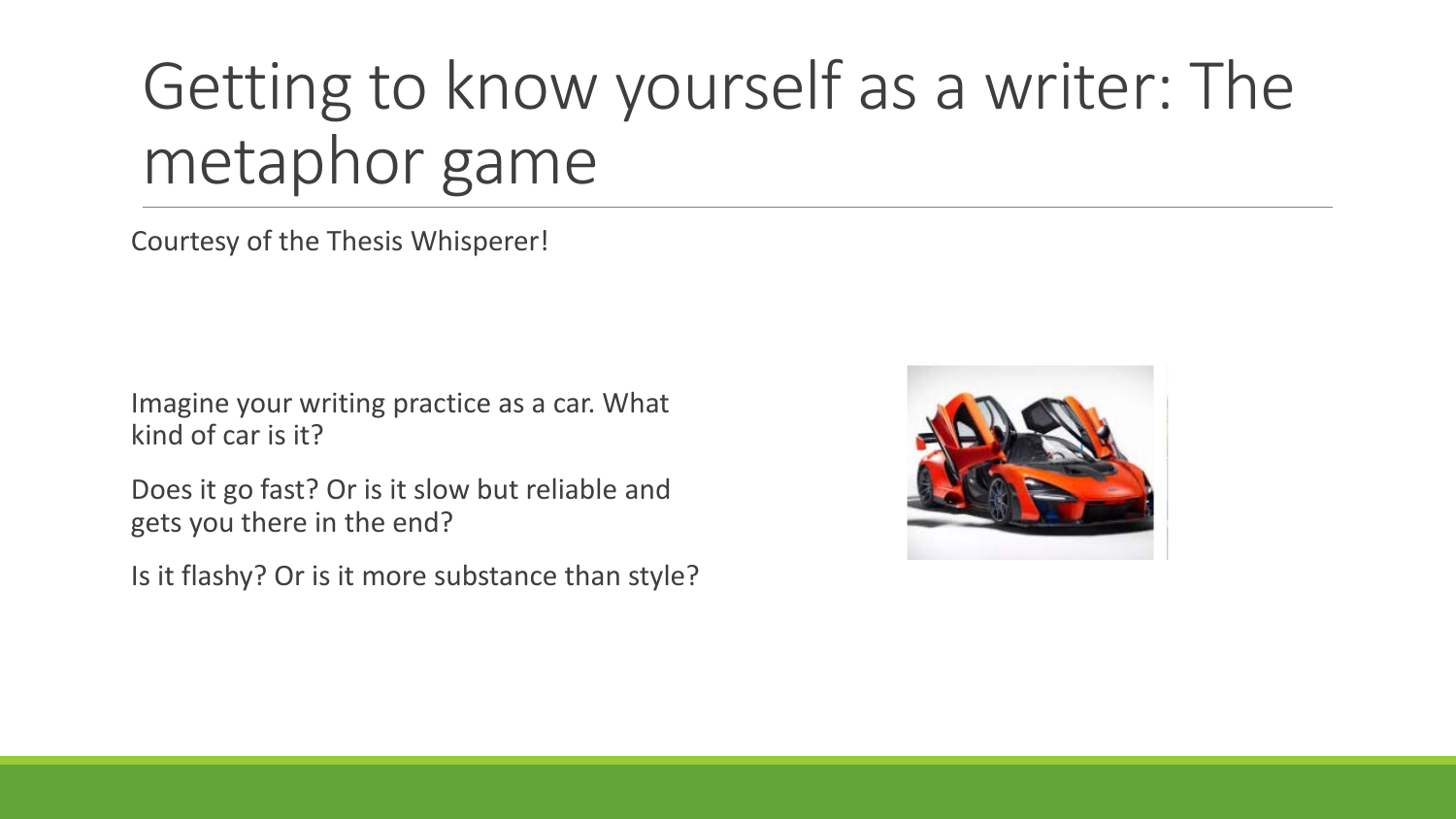#### The watcher at the gates: What does your watcher say and do?

"Watchers are notorious pencil sharpeners, ribbon changers, plant waterers, home repairers and abhorrers of messy rooms or messy pages. They are compulsive lookeruppers. They are superstitious scaredy-cats. They cultivate self-important eccentricities they think are suitable for "writers". And they'd rather die (and kill your inspiration with them) than risk making a fool of themselves".

(Gail Godwin, 1977).

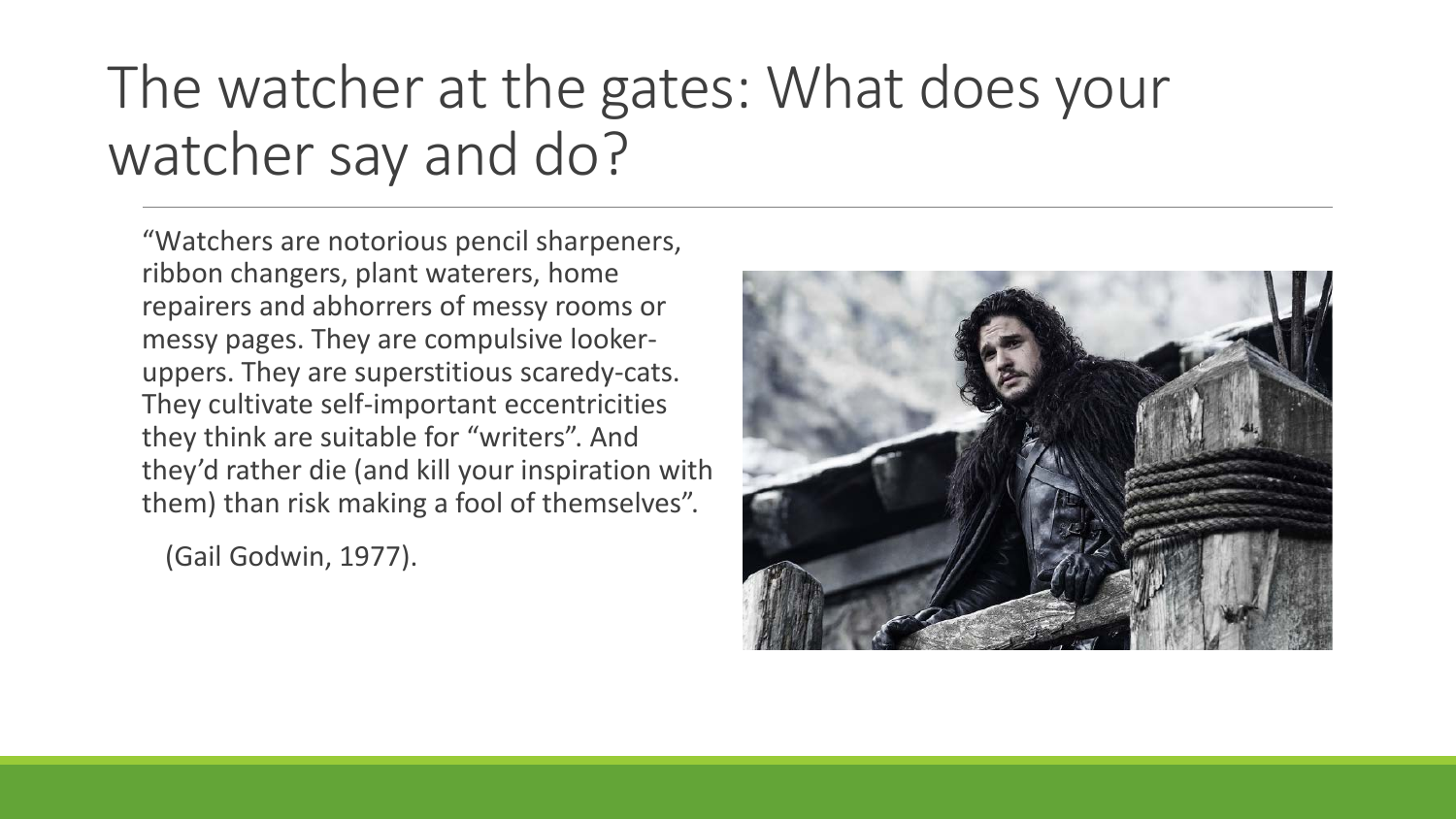# Knowing yourself – why it matters

Knowing yourself as a writer is a key part of being able to develop a productive writing habit.

It's important to recognise your strengths and what works for you as a writer, for example:

what time of day you write best,

- what environment you write best in,
- what kind of tools you like to use, and
- **how you like to approach writing projects.**

Knowing your weaknesses is also useful! You might be aware of:

- **Times that don't work well for writing,**
- **Things that you procrastinate with,**
- **Approaches and processes that don't enable** you to move on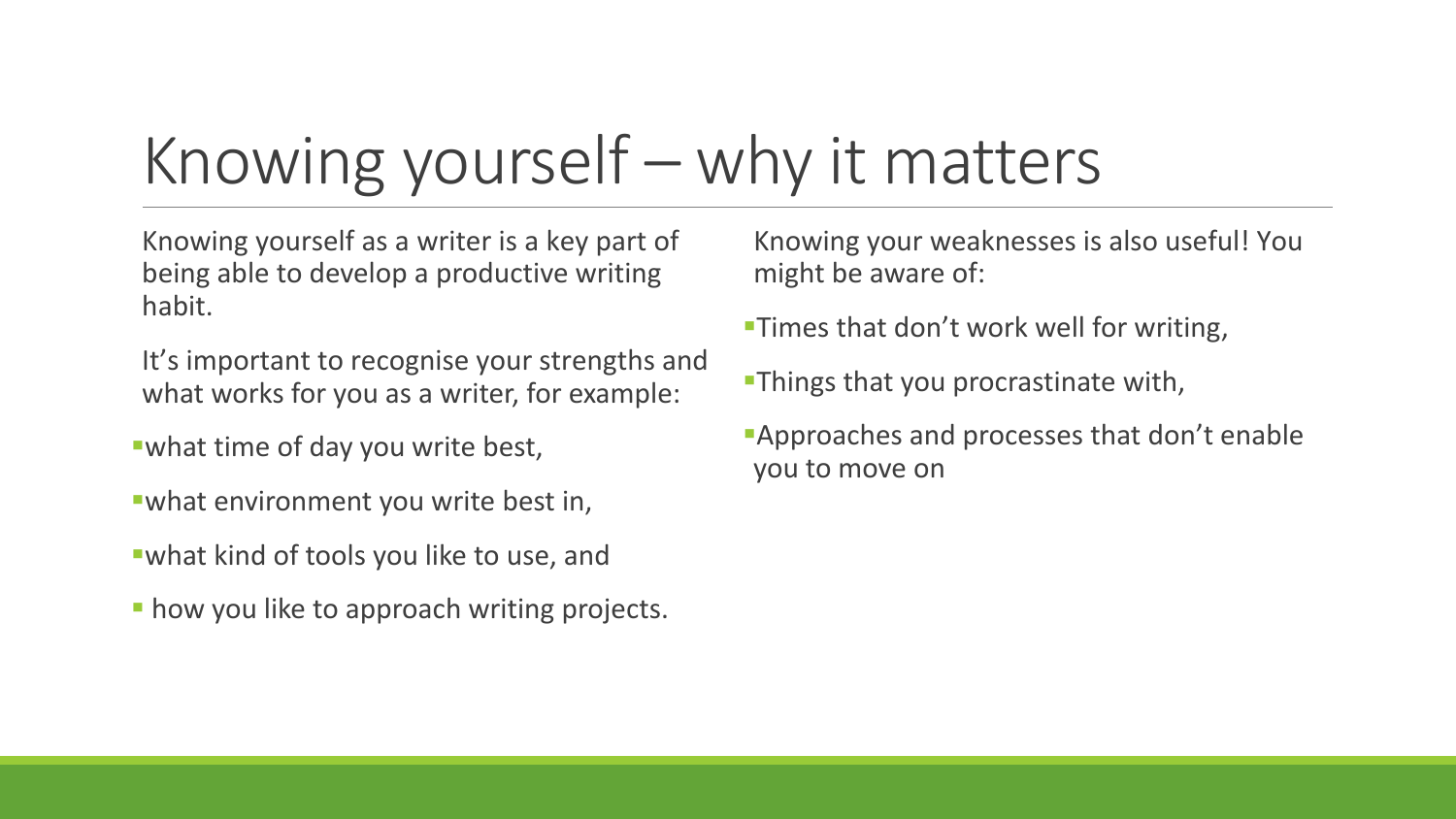### 3 minute reflection

What works well for me in my writing?

What do I enjoy?

What do I find difficult about writing?

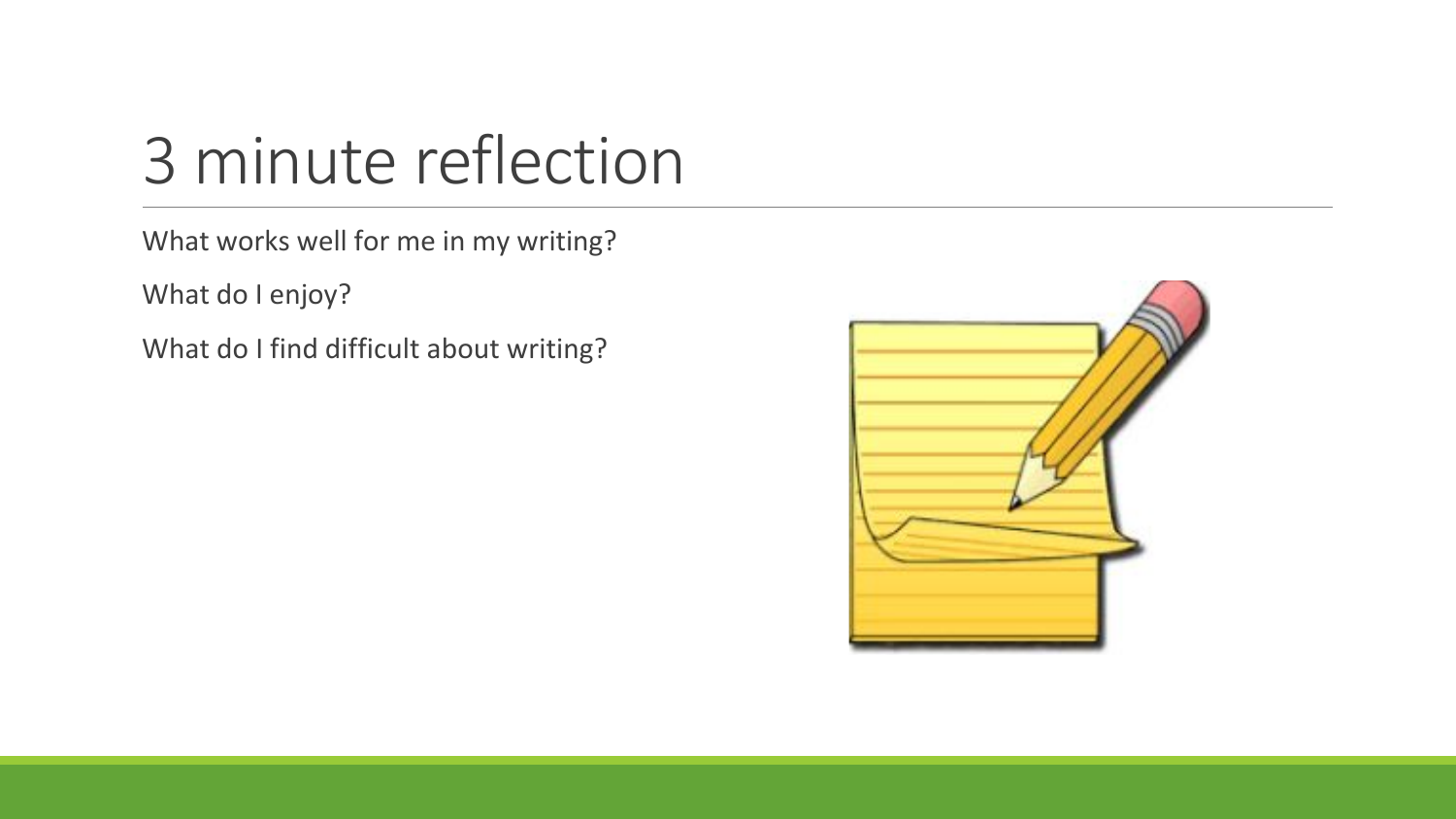# 6 key messages about making academic writing a habituated practice

1. Be open to change – be willing to explore new ways of writing and new approaches

2. Examine the language and writing in your field – to identify the discourse and conventions of your field

3. Take a journey through the "ologies"- ontology,

epistemology and methodology – where do you fit?

4. Start to see yourself as a writer –don't just think of yourself as researcher – you're a writer!

5. Make writing a habituated practice – find the strategies that work for you

6. Write yourself into knowing and being – through writing comes understanding

You know you're a writer when... you're convinced every word of the manuscript you've just finished is the worst thing anyone has ever written. somedcards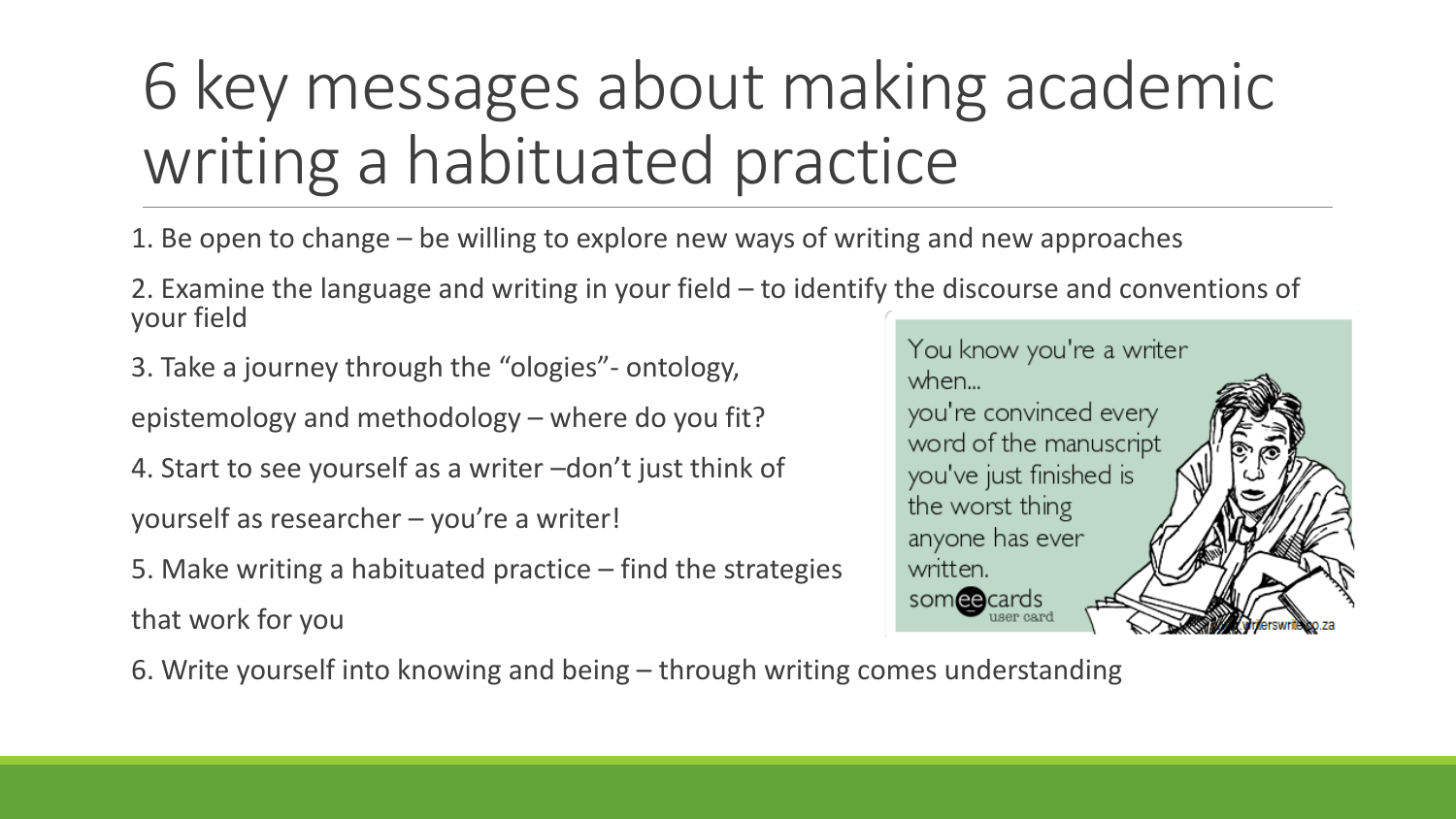### Bite size Strategy: Read to write

Schedule time for reading in your calendar. Set a timer for 15 minutes and make a note at the end of what elements of the writing you can draw from in your own work.

What are the conventions of your discipline?

What language and concepts do writers in your field use?

Are you comfortable with the language of the writing in your discipline?

What do you read outside of your study/ academic work?

A framework for non-academic reading: https://researchthatcares.com/2017/07/13/non- required-reading-redux/

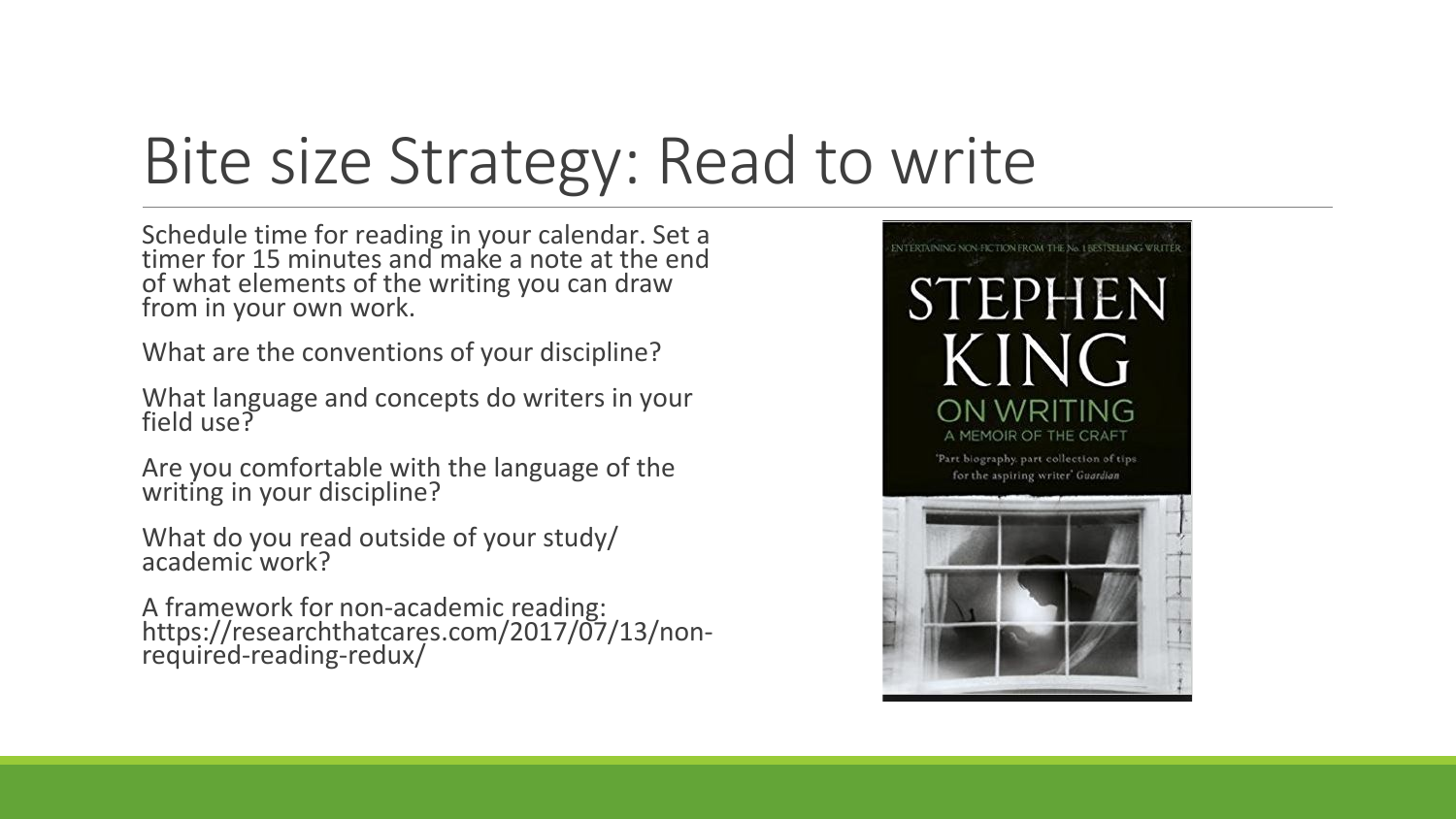#### Bite Size Strategy: Developing academic language and structure through reading.



Select 15-20 minutes in your calendar and select a paper from your field. Read it and identify how authors: introduce concepts; make claims about significance; describe data and findings.

#### Image from:

http://www.raulpacheco.org/2015/10/colorcoding-your-highlighting-when-reading-articlesand-book-chapters/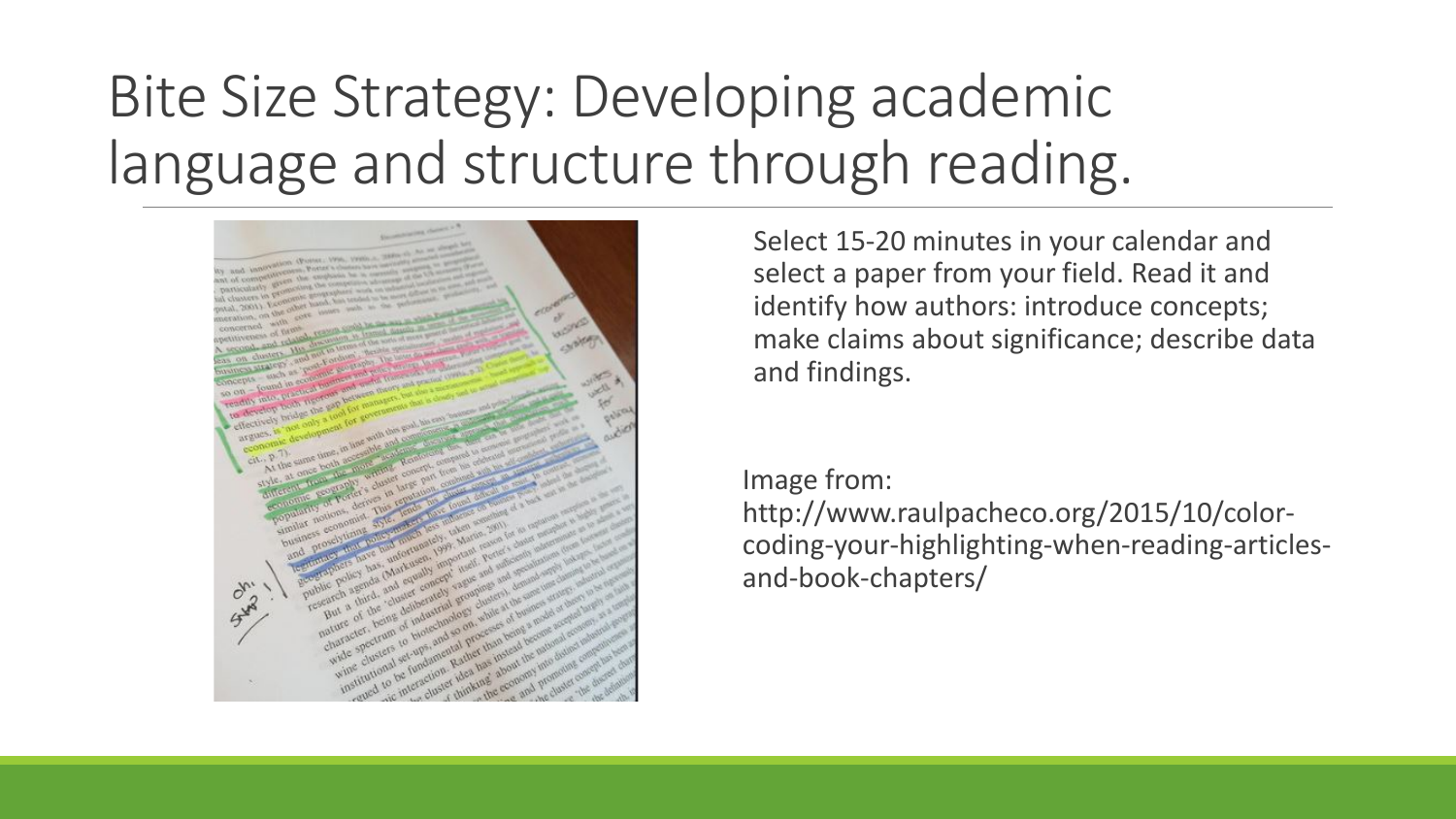### Super Size Strategy: Find a writing community

Who is in your writing community?

Who can you discuss writing with? (other than your supervisors/ and colleagues?)



Virtual community - @SUWTues: Sessions run on the 1<sup>st</sup> and 3<sup>rd</sup> Tuesday of each month on Twitter from 10- 11 AEST.



ShutUp&WriteTuesdays @SUWTues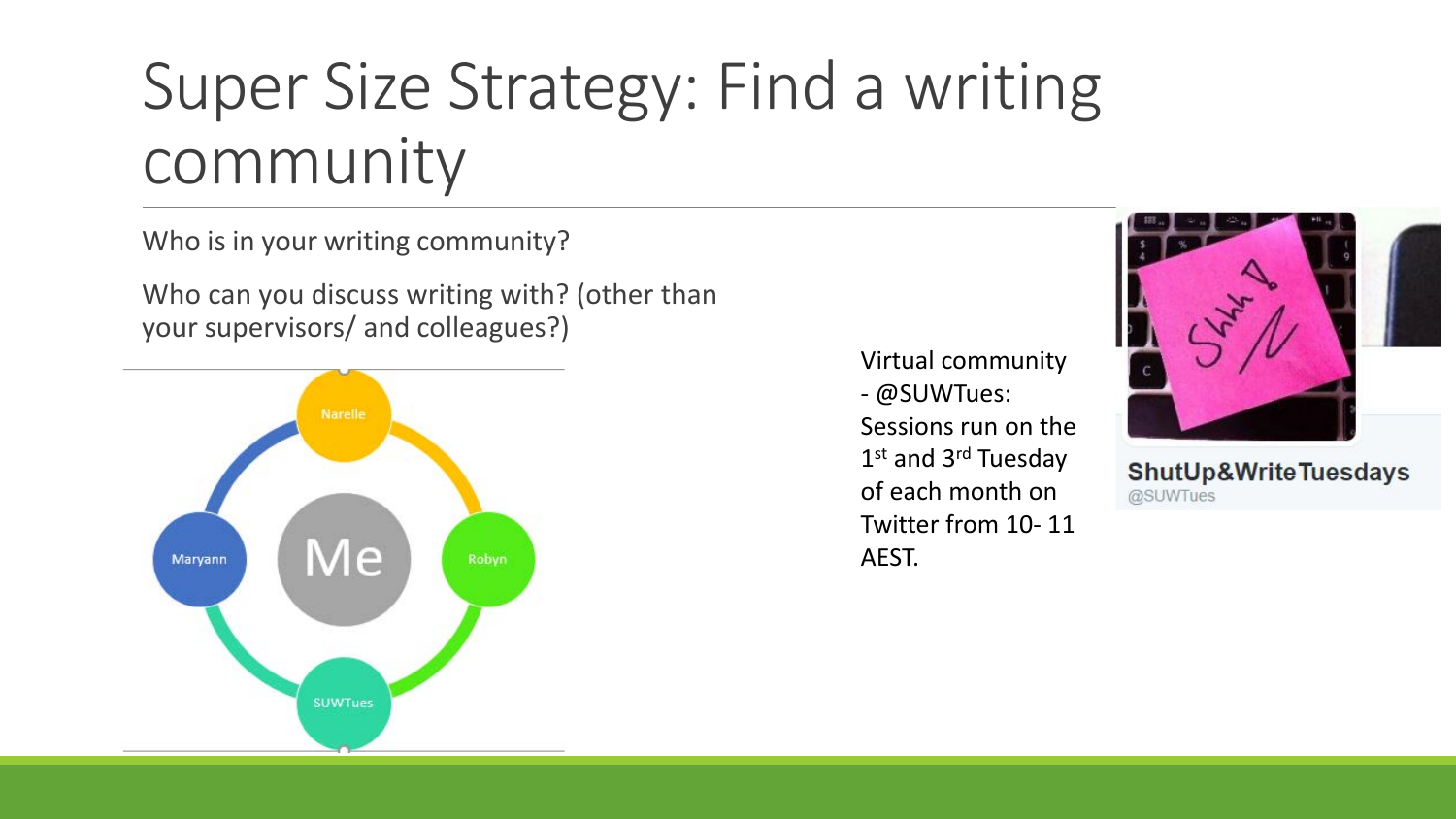# Part Two

STRATEGIES FOR MAKING WRITING A HABITUATED PRACTICE – SNACK SIZE, BITE SIZE, SUPER SIZE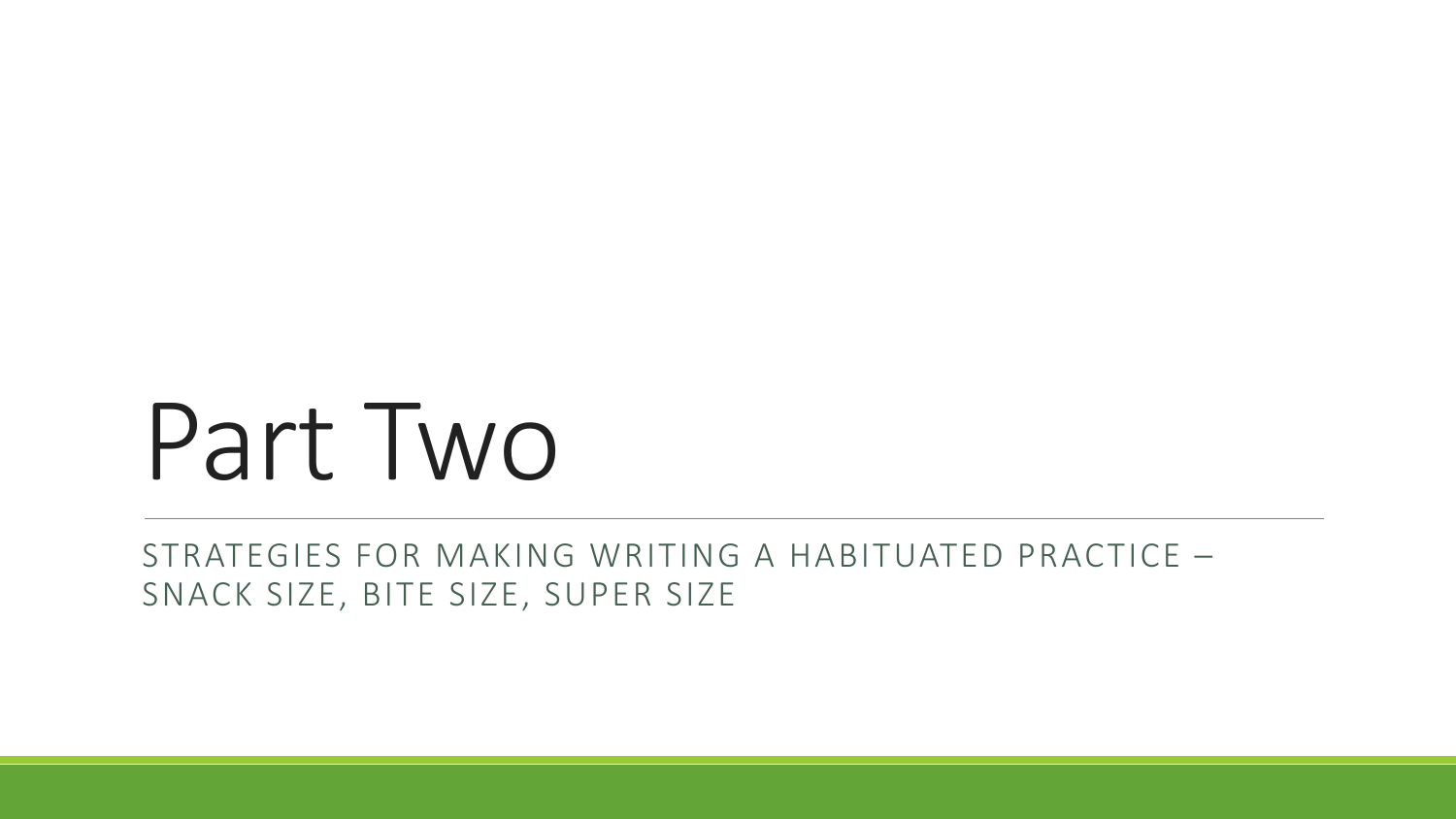### Snack size strategy: The 5 minute Freewrite

Developed by Peter Elbow in 1973.

The idea is to write without stopping and to write whatever it is that comes into your head. This might be: *I have no idea what to write about!* 

The concept of freewriting is that it enables us to write without censoring our ideas, without looking over what we've done and without imposing a shape or structure to our writing.

Freewrites can last from 5 – 30 minutes.

Modified freewrite is to use one short prompt to start you off. For getting unstuck with research writing I use either of these two prompts:

#### *What's new?*

Or

*What am I thinking?* 

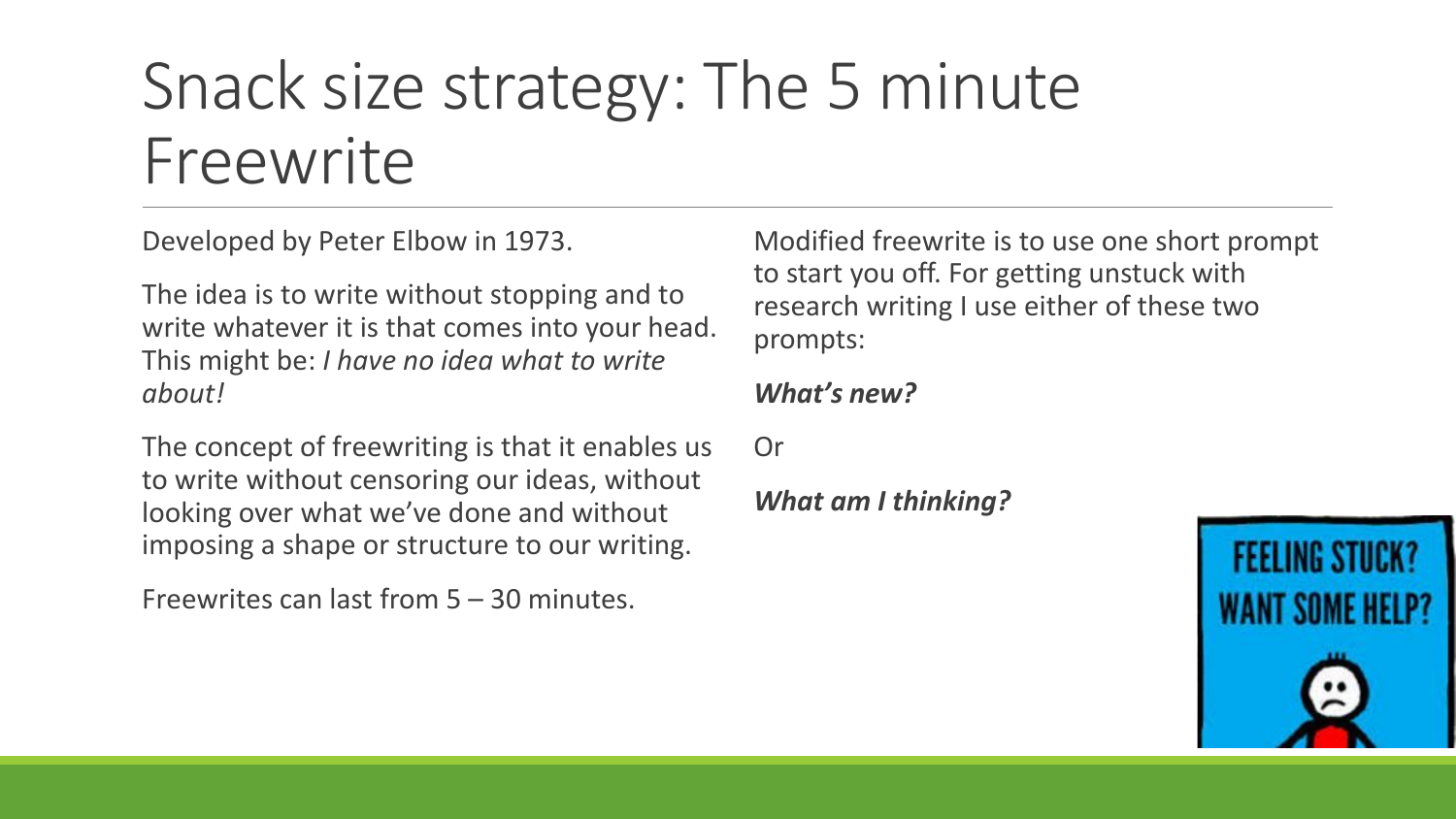# Snack Size Strategy: Mind/ concept mapping for writing

Think of a current section/ chapter/ paper that you are writing.

Construct a mind/concept map of the key ideas/ points/ concepts and the relationships between them.

Mind mapping enables you to see the connections between concepts and relationships and from there to build up your writing. Mind maps may become outlines for your paragraphs and/ or sections.

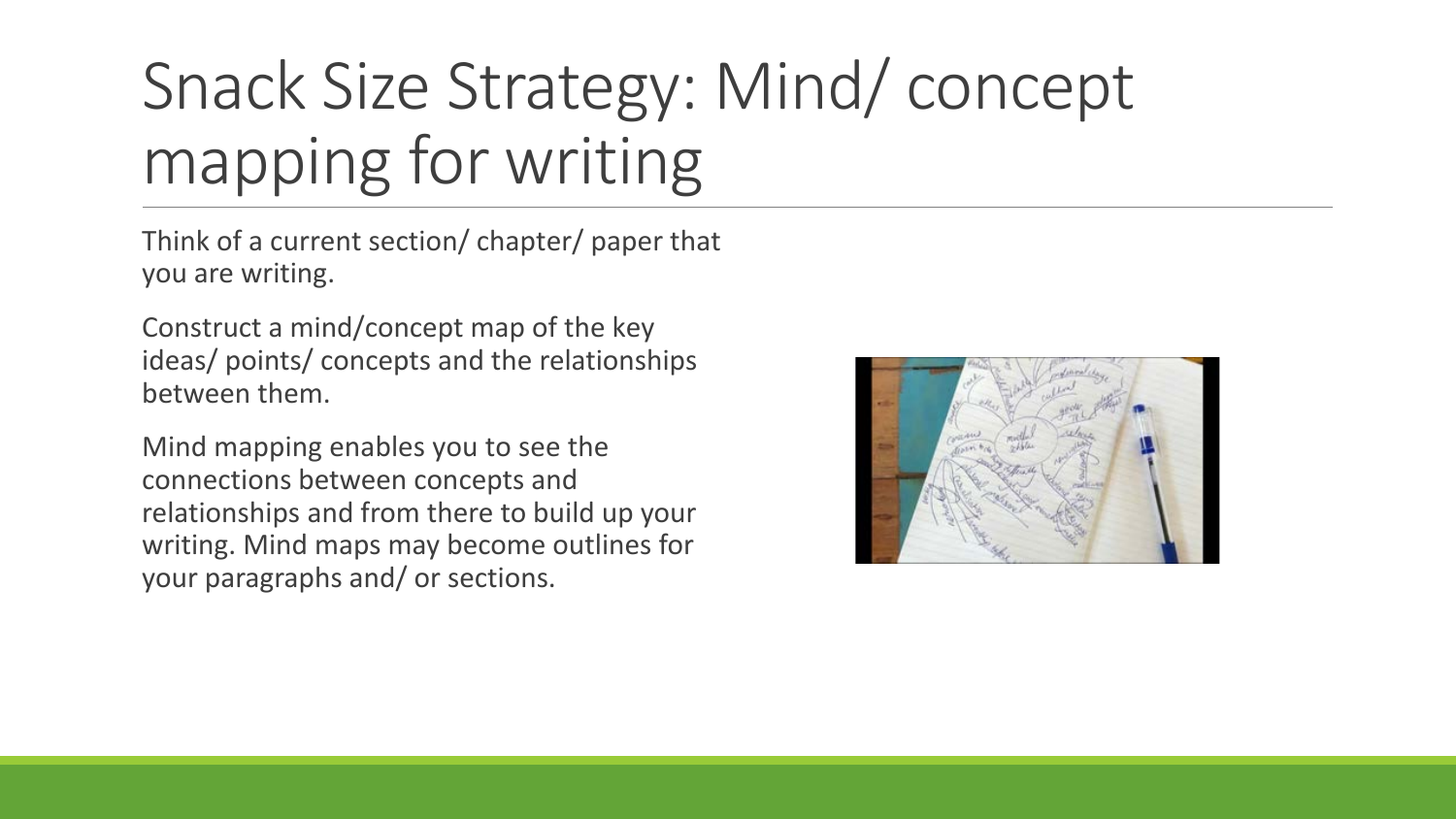## Bite size strategy: The Pomodoro technique

Developed by Francesco Cirillo in the 1980s the Pomodoro technique was designed as a way of overcoming distractions and providing the opportunity to work through tasks.

You pick a task or writing activity and set a timer for 25 minutes. When time is up you have a break and then make a note of your progress, have a 5 minute break and then start again. This is the model Shut Up and Write Tuesdays is based on.

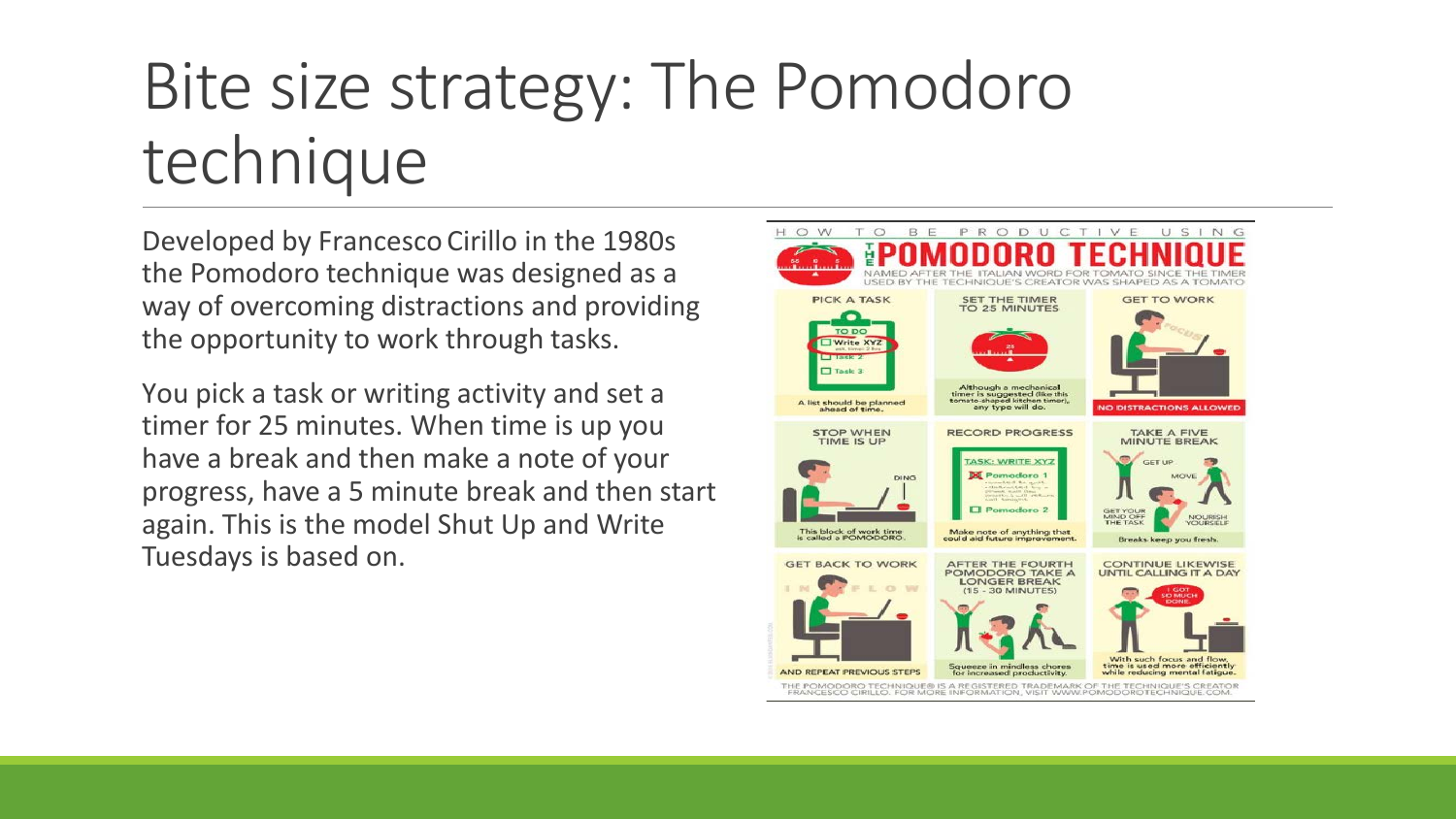#### Super sized strategy: Make writing a habituated practice



Johnson and Muller (2007):

Prolific academics create time where none exists and then carefully protect it from intrusion (p. 8).

Schedule **at least 3** writing sessions for the rest of this week and for next week.

Start with at least 15 minutes or 30 minute sessions if you're feeling confident!

Make a plan for completion and projects – Gantt chart/ EXCEL/ Word, whatever works for you. Set your goals and aim to meet them!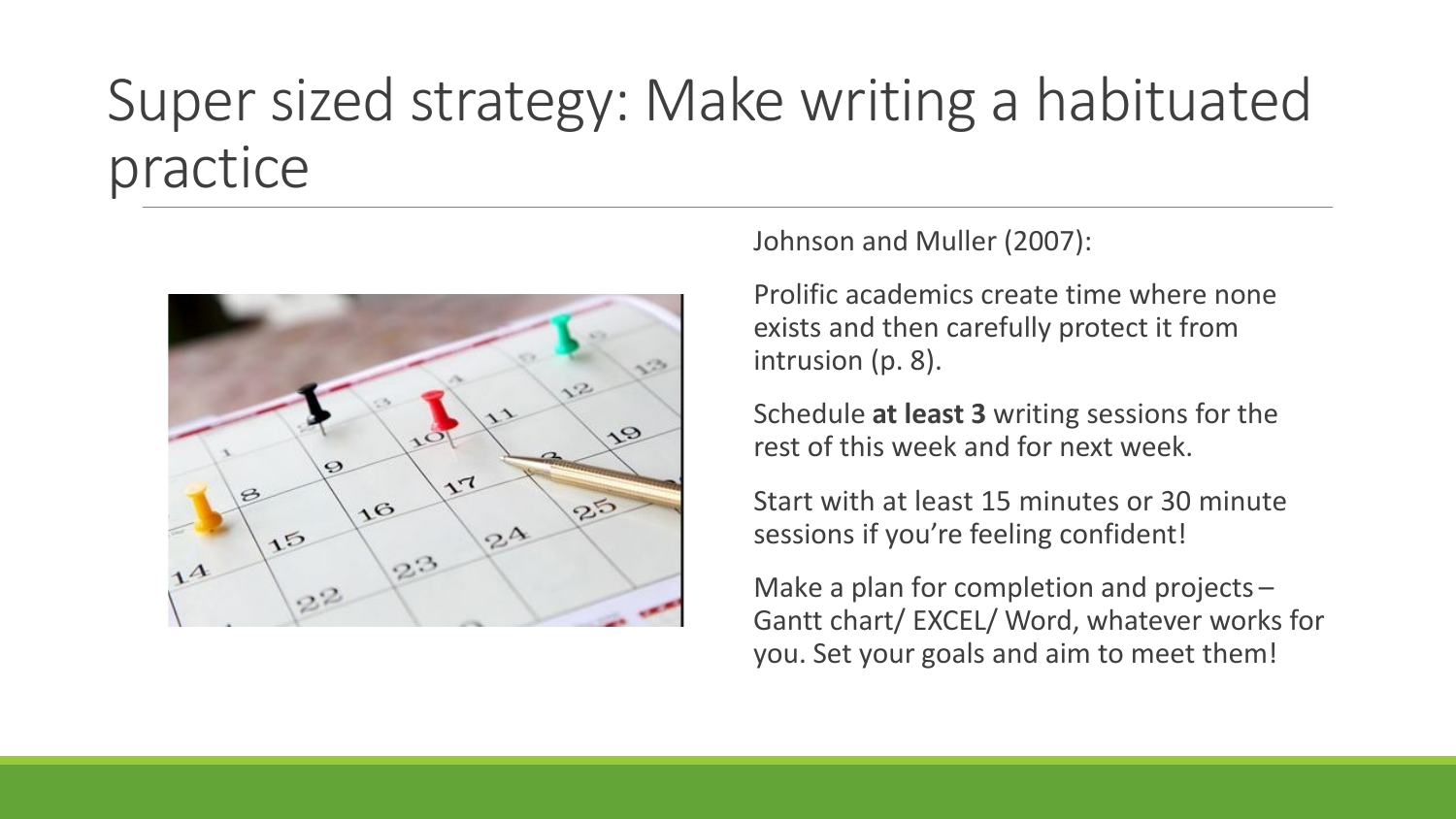### Snack - Supersize Strategy: Log your projects

| <b>SHIPS CO</b><br><b>Writing Log</b> |                |                              |  |                                   |  |
|---------------------------------------|----------------|------------------------------|--|-----------------------------------|--|
| Project Title                         |                |                              |  | Start Date _________ End Date ___ |  |
| <b>Date</b>                           | <b>Section</b> | <b>Start Count</b> End Count |  | <b>Total</b>                      |  |
|                                       |                |                              |  |                                   |  |
|                                       |                |                              |  |                                   |  |
|                                       |                |                              |  |                                   |  |
|                                       |                |                              |  |                                   |  |
|                                       |                |                              |  |                                   |  |
|                                       |                |                              |  |                                   |  |
|                                       |                |                              |  |                                   |  |

#### Use a word file or journal

Document the date and what you want to achieve during the writing session.

Jot down questions, random thoughts that you want to capture and remember.

When you finish writing you can record how many words (but it's not all about the words!).

Always finish with NEXT TIME and a note of what you are moving on to next (you'll forget otherwise!).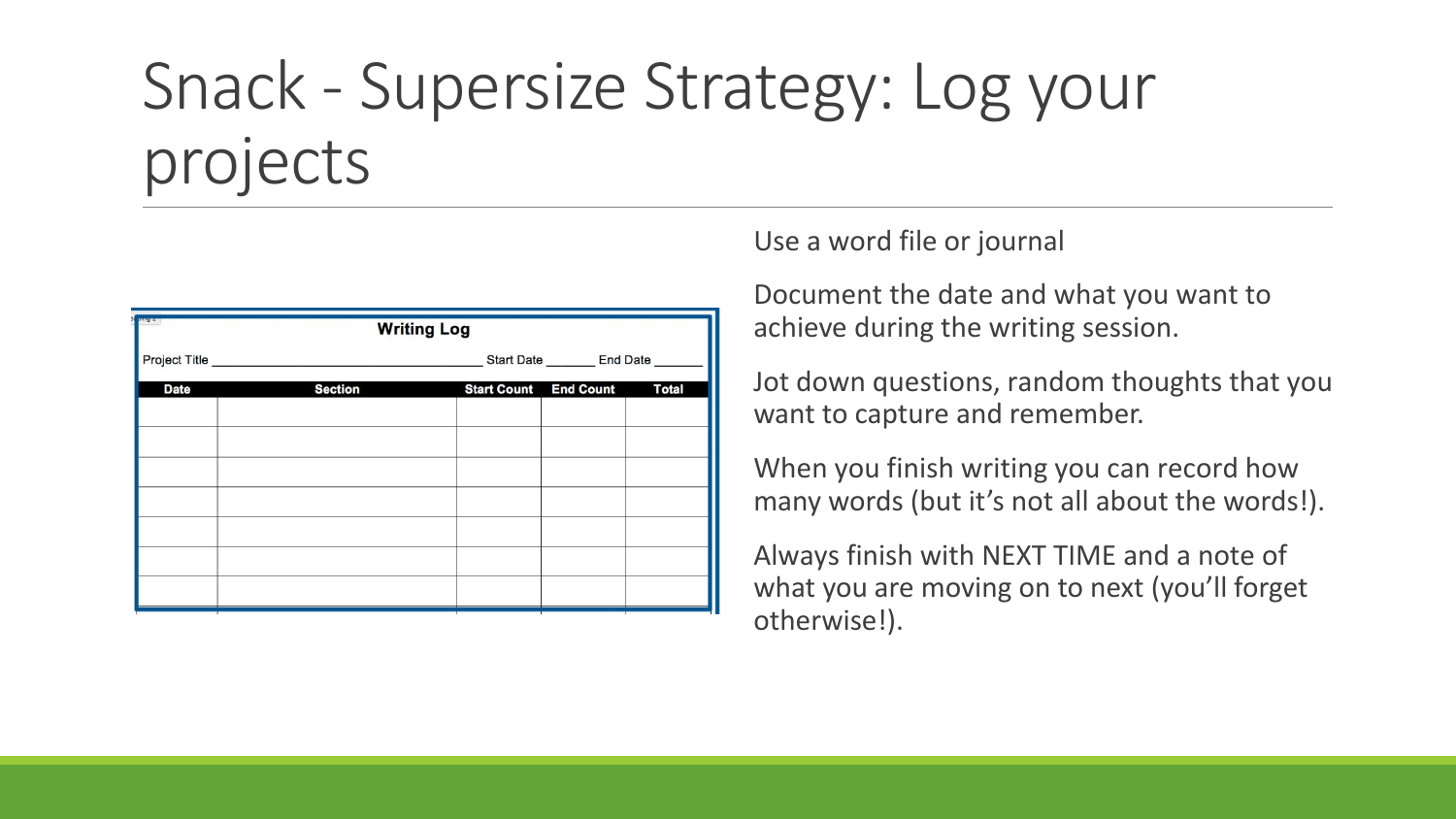### Strategies for writing an abstract.

#### MY STRUCTURE

#### PAT THOMSON'S STRUCTURE

A global introductory statement

What is your contention/ argument? What will you explore?

Brief context

What methodology? What are you using in this paper?

Outcomes/ implications…

• ..... is now a significant issue (in/for).. because…. . ( Expand by up to one sentence if necessary)

• In this paper I focus on .....

• The paper draws on ( I draw on) findings from a study of… which used…… in order to show that….. (expand through additional sentences)

- The paper argues that….
- It concludes (I conclude) by suggesting that…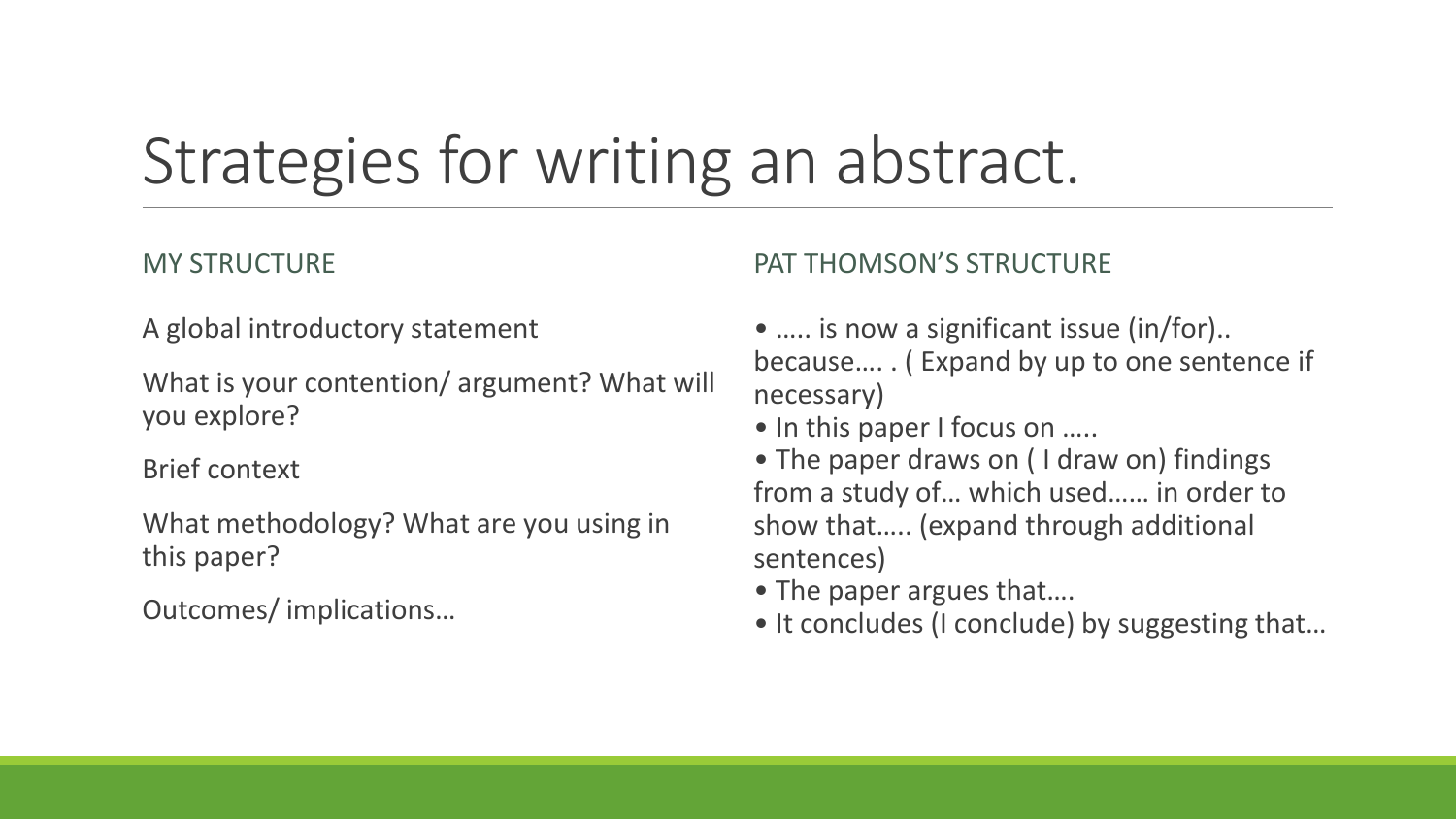### Bite size strategy for editing: Reverse outlines



- 1.Start with a finished piece of writing
- 2.Number the paragraphs
- 3.Identify the topic of each paragraph
- 4.Arrange these topics into an outline
- 5.Analyze the outline –does the order work? What's missing?
- 6.Create a revised outline
- 7.Reorganize the text
- 8.Check for topic sentences and cohesion

https://explorationsofstyle.com/2011/02/09/reverse-outlines/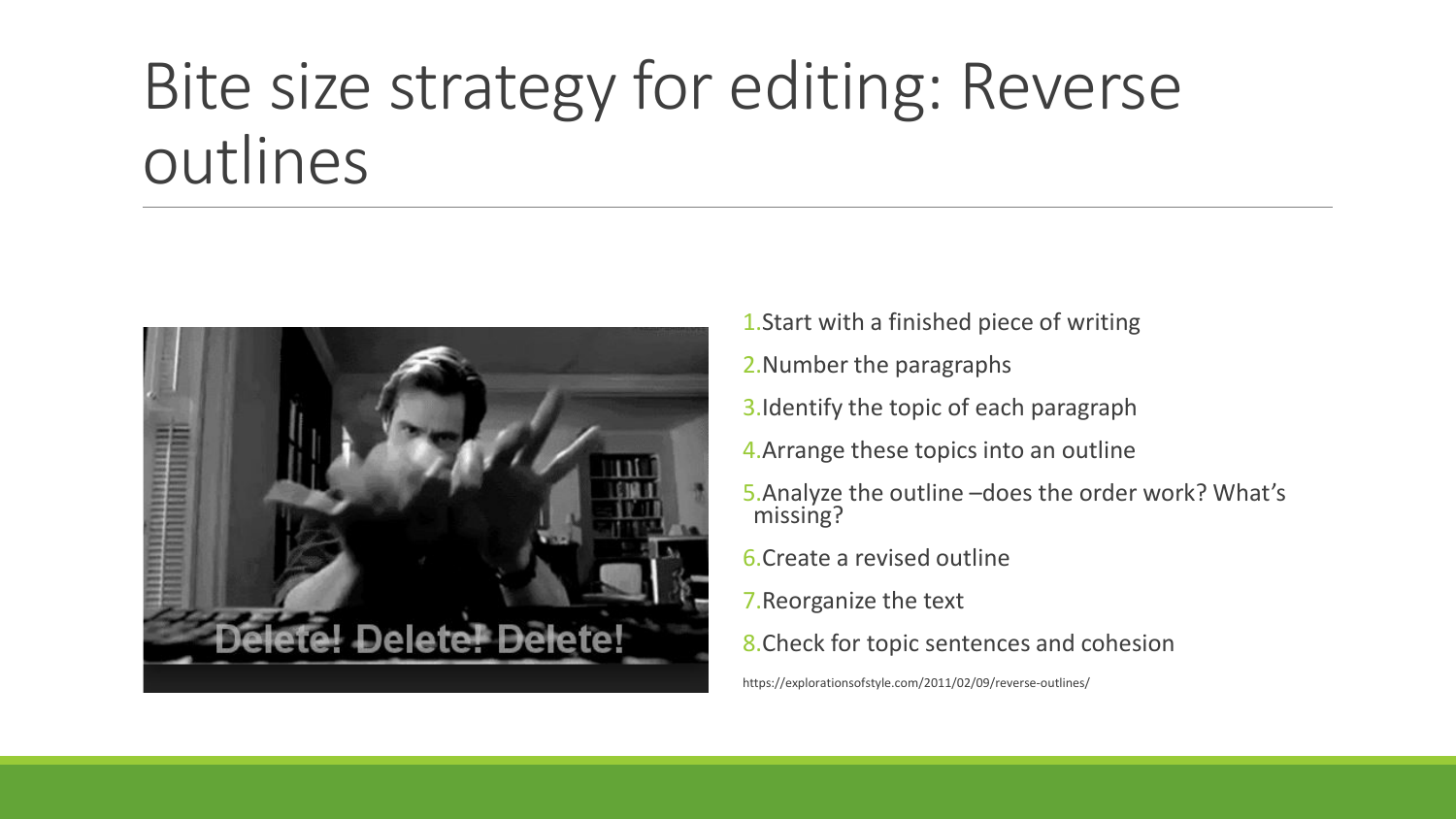## Snack Size Strategies for editing

Writing traps- what are your traps? Making assertions? Being vague, rather than specific? Switching tense?

Read aloud

Tighten your paragraphs! Transition/ one key idea/ development of a key idea

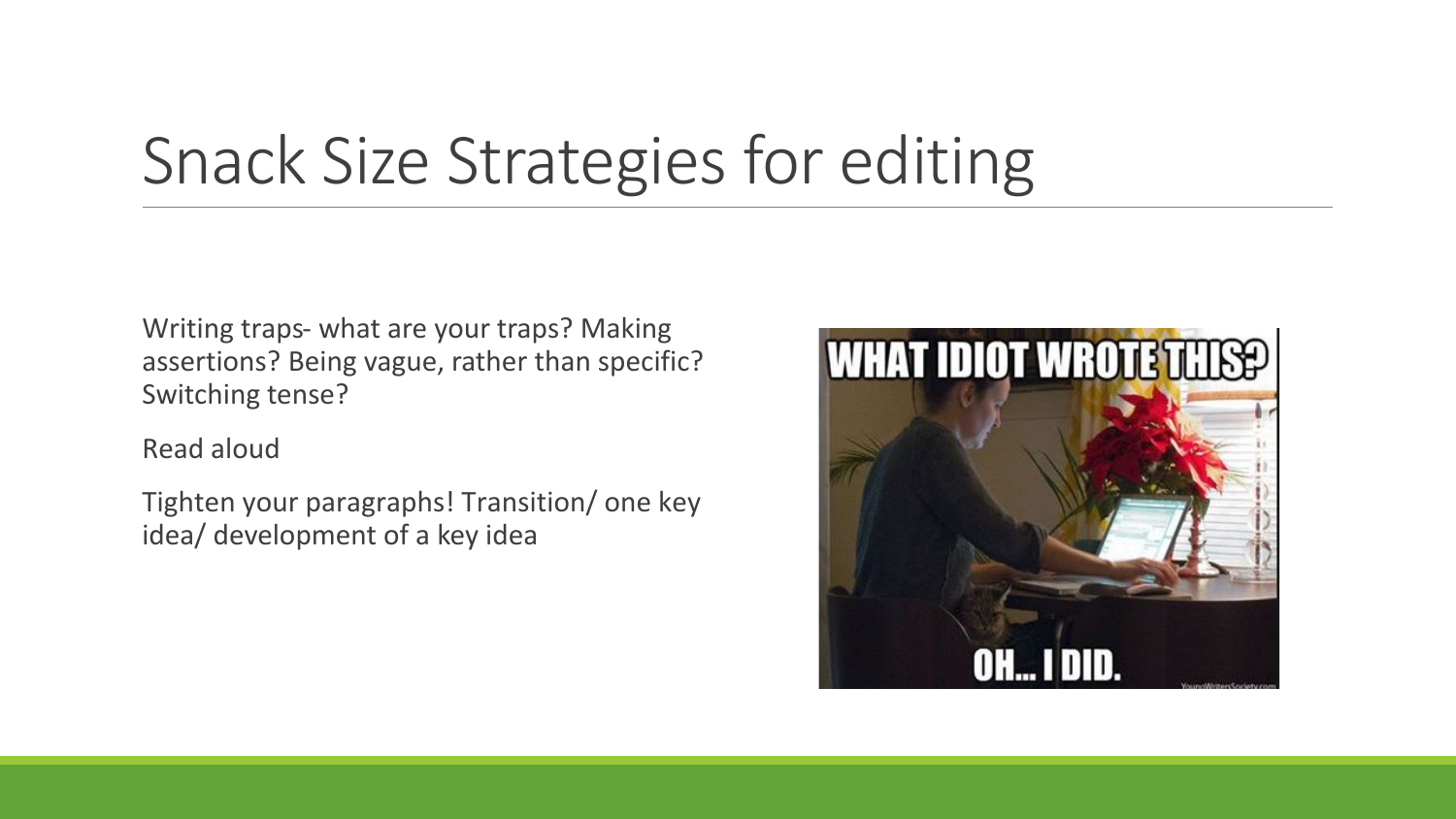### Useful resources

#### WEB LINKS

<https://thesiswhisperer.com/>

<https://patthomson.net/>

<http://www.raulpacheco.org/>

<https://explorationsofstyle.com/>

Gail Godwin's "The Watcher at the Gates": [https://www4.uwsp.edu/english/mbowman/1](https://www4.uwsp.edu/english/mbowman/101/watcher.pdf) 01/watcher.pdf

#### BOOKS

Goodson, P. (2013). *Becoming an academic writer: 50 Exercises for Paced, Productive, and Powerful Writing.* Los Angeles: Sage.

McMaster,C., Murphy, C., Whitburn, B., & Mewburn, I. (Eds.). (2017). *Postgraduate Study in Australia: Surviving and Succeeding.* New York: Peter Lang.

Thomson, P., & Kamler, B. (2013). *Writing for Peer Reviewed Journals: Strategies for Getting Published.* London: Routledge.